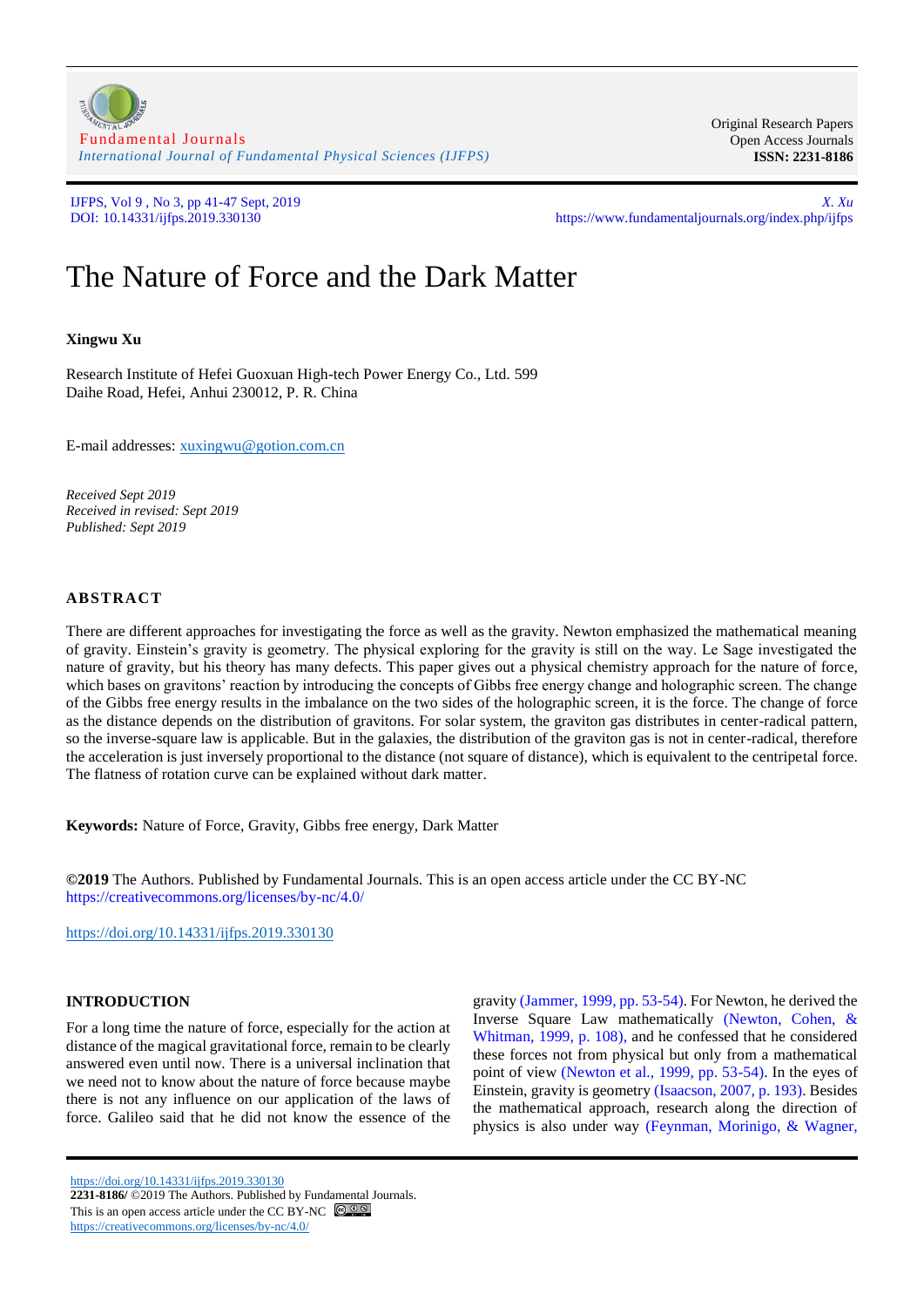[2003\)](#page-6-3). The third approach is the kind of Le Sage's theory, which has a resurgent trend [\(Edwards, 2002\)](#page-6-4). The purpose of this paper is to put forward the physical chemistry approach for the nature of force, which based on the Le Sage's theory. Once we make clear the nature of force, it is natural to solve the Dark Matter problem.

#### **THE PHYSICAL CHEMISTRY THEORY OF THE NATURE OF FORCE**

Here the graviton gas will be introduced to replace Le Sage's ultra-mundane corpuscles. In the shadow area between two bodies these graviton gas will make reaction. We still do not know the mechanism of this reaction. However, we can consider this reaction as a thermodynamic process. We just need to know the energy situation in original and last states. This is to say, we need to investigate the average energy change of graviton gas before and after reaction whatever in the shadow or in other sides of the bodies. The two important concepts will be introduced,

1) The concept of Gibbs free energy in graviton gas reaction. 2) The concept of holographic screen.

**1**- On the holographic screen the change of Gibbs free energy in two sides of the body will decide the motion's direction of the body, which is the discriminant of Gibbs free energy change (See Fig.1).

The attracting reaction will occur automatically

$$
\Delta G = \Delta H - T\Delta S < 0 \tag{1}
$$

The attracting reaction cannot occur automatically

$$
\Delta G = \Delta H - T\Delta S > 0 \tag{2}
$$

The system will be in the thermal equilibrium state

$$
\Delta G = \Delta H - T\Delta S = 0 \tag{3}
$$



**Fig.1** The Gibbs free energy changed after reaction in the shadow.

That is to say, if  $\Delta G < 0$  the two bodies will attract together automatically. In addition, if  $\Delta G > 0$  then the two bodies will repel each other. Let us investigate the reaction of gravitons in two different cases.

i) The generally accepted theory is that the spin of graviton is 2. Suppose during the reaction process the spin of gravitons is in same direction (Fig.2), let us analysis the Gibbs free energy change in the two sides of the holographic screen,



with same spin direction.

According to total differential form of Gibbs free energy,

$$
dG = dU + pdV + Vdp - TdS - SdT \tag{4}
$$

Just to consider the fixed volume and isothermal process, we have

$$
dG = dU + Vdp - TdS \tag{5}
$$

As shown in Fig.2 the change of Gibbs free energy in the two sides of the holographic screen is

$$
\Delta G = G_2 - G_1 = (U_2 - U_1) + V(p_2 - p_1) - T(S_2 - S_1) \tag{6}
$$

In this case, after reaction the average energy (angular momentum) of gravitons will decrease, which means  $U_2$  <  $U_1$  ( $\Delta U$  < 0). Meanwhile, because the angular momentum of gravitons decreases, the pressure of graviton gas decreases, which means,  $(p_2 - p_1) = \Delta p < 0$ .

In the shadow area, because there is a reaction or collision between gravitons emitted from two bodies, the entropy becomes larger ( $\Delta S > 0$ ). This situation is similar to the mixing process of two sets of gases. Therefore,

$$
\Delta G = \Delta U + V \Delta p - T \Delta S < 0 \tag{7}
$$

Therefore, the two bodies will attract each other automatically.

ii) For the condition that the spin of gravitons or photons is in different direction (Fig.3), after the helical collision the average energy (angular momentum) of gravitons or photons keeps unchanged, which means  $\Delta U = 0$ . In the shadow area, the number of gravitons or photons is larger than that of other side of the holographic screen, and because the average angular momentum of gravitons or photons is the same, the pressure of graviton gas or photon gas in the shadow side is larger than that in other side of the holographic screen. That is  $(p_2 - p_1) = \Delta p > 0$ . Here we suppose that the pressure of graviton gas or photon gas dominates the reaction (from the result that the same pole of magnet repels, this assumption is reasonable), which means  $\Delta pV > T\Delta S$ . Therefore, the change of Gibbs free energy is,

$$
\Delta G = \Delta H - T\Delta S > 0 \tag{8}
$$



**Fig.3** Diagram of the collision of two gravitons or photons with different spin direction.

The two bodies will repel each other. This is the situation of two same poles of an electrical magnet (N-N poles).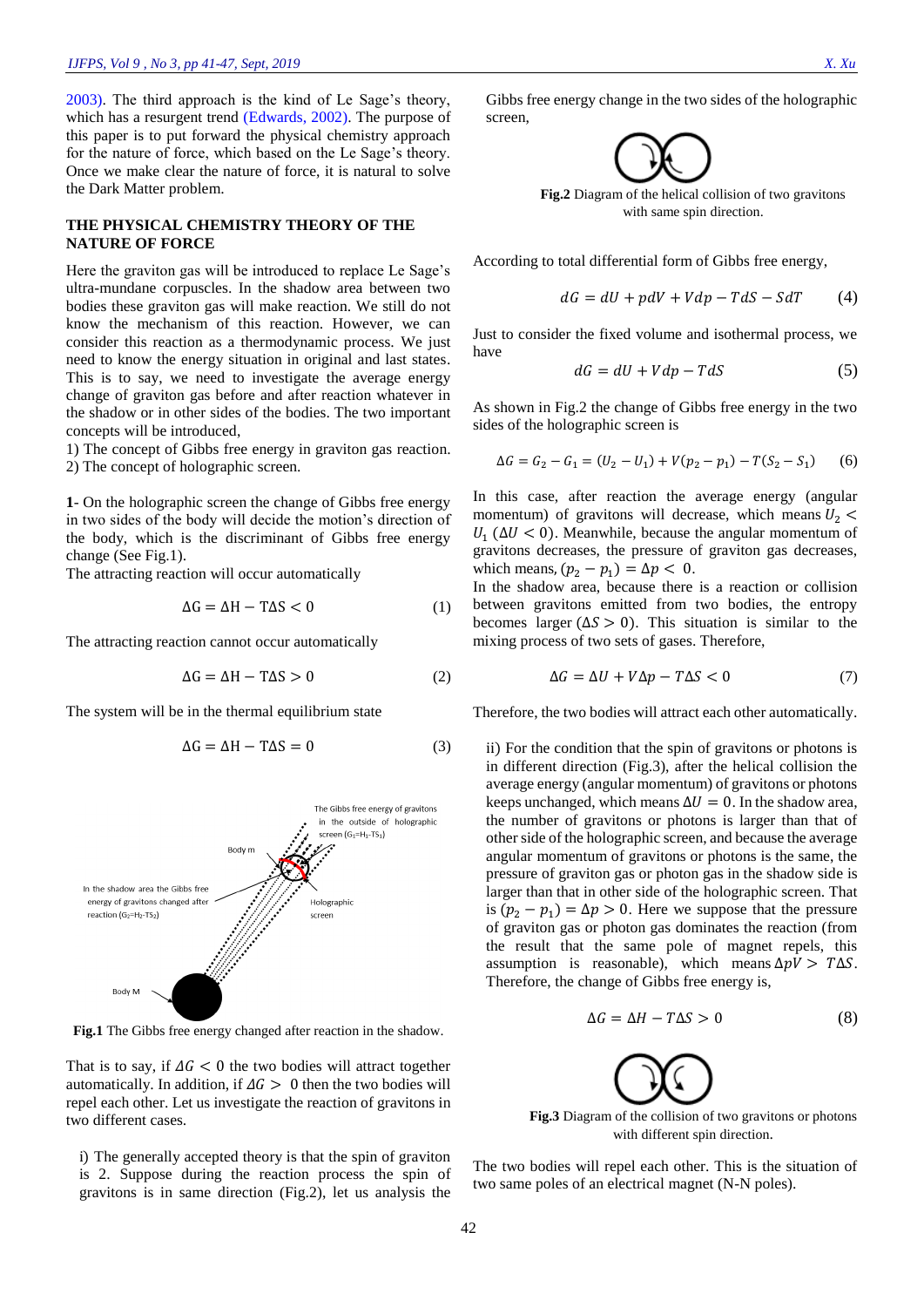Moreover, if we change the direction of current in one of the electromagnets, the spin direction of photons emitted from one of the electromagnet will change too, the two objects will become attractive. However, we cannot do the same thing for the gravitational force at present unless the anti-matter found.

**2-** The concept of the holography and the holographic screen. In 1947 Dennis Gabor, a Hungarian, invented the holography. The basic principle is that the light wave has recorded by using the interference principle, which not only the amplitude in the image surface (or film) has recorded, but also the amplitude as well as the phase in 3D space recorded. In this way, the 3D image of the light wave can be reproduced.

The word hologram was coined by Gabor, the Greek word holo means whole [\(Potcoava, 2009, p. 1\)](#page-6-5). Therefore, the holography is the technology, which the information of 3D space can be reflected by 2D recording plane. The foundation of holography is the application of Gauss theorem into the record of light wave. In fact, the Gauss theorem is just to convert the information of 3D space into the 2D surface

$$
\iiint_{V} \left( \frac{\partial P}{\partial x} + \frac{\partial Q}{\partial y} + \frac{\partial R}{\partial z} \right) dV
$$
  
= 
$$
\oint_{S} (P \cos \alpha + Q \cos \beta + R \cos \gamma) dS
$$
(9)

According to the wave equation

$$
\Psi(x, y, z, t) = u(x, y, z)e^{-i\omega t}
$$
 (10)

Where  $u(x, y, z)$  is the complex amplitude of the wave and  $exp(-iwt)$  is the wave absolute phase time variation. The Gauss theorem can be applied to the vector fields U and V [\(Potcoava, 2009, pp. 24-25\)](#page-6-5).

$$
\int_{V} \left( U\nabla^{2}V + V\nabla^{2}U \right) dV = \oint_{S} \left( U\nabla V + V\nabla U \right) dS \tag{11}
$$

Where  $U$  and  $V$  are any two complex-valued functions of position, S is the closed surface surrounding a volume V,  $\nabla =$  $\partial/\partial n$  is the partial derivative in the outward normal direction at each point on  $S$ . Equation(11) is the basic equation of the holography. It shows that the information in  $3D$  space can be reflected by the information in  $2D$  holographic screen. For the reaction of graviton gas, we can imagine a holographic screen cutting through the mass-center point, the reacting information of the graviton gas in the shadow can be reflected in the holographic screen: attracting or repelling, the strength of force etc.

Therefore, the states of gravitons (e.g. the areal density of gravitons, the Gibbs free energy change of graviton gas etc.) in the holographic screen are closely related to the force exerting to the body. This is the microscopic explanation for the nature of force. There is no action at distance here. In the holographic screen, the reaction of gravitons or photons instantaneously implemented. Moreover, if there is an energy difference in the two sides of the holographic screen there will be a motion, whatever attractive or repulsive. That is the root cause of motion, and that is the force. In Le Sage's theory, one of the issues is that there is no relation between the gravitational force and the masses of bodies. This problem can be solved as follows.

First, let us discuss the number of gravitons and the Gibbs free energy change of gravitons after reaction. We know that the change in Gibbs free energy is equal to the virtual work made by the gravitational force,

$$
G_{shadow} = F \cdot r = G_{gravity} \frac{Mm}{r}
$$
 (12)

Here  $\Delta G_{shadow}$  is the change of Gibbs free energy in shadow area  $(J/mol)$ , M and m are the masses of larger and smaller bodies respectively, r is the distance between two bodies, *Ggravity* is the gravitational constant. As we known, the value of Gibbs free energy is unknown. It is enough to know the change of Gibbs free energy. Here a relative simple method will be taken to treat this problem. Assuming that the average change of Gibbs free energy of graviton gas  $(\Delta g)$  is only expressed by the change of average frequency of the gravitons, thus,

$$
\Delta g = h \, \Delta v \tag{13}
$$

Here h is Planck constant,  $\Delta v$  is the change of average frequency. Now the concept of mole number of gravitons of standard or special condition, will be introduced, which is similar to the mole number of gas. The mole number is denoted as  $N_m$ ,

$$
G_{shadow} = N_m \Delta g = N_m h \Delta v = G_{gravity} \frac{Mm}{r}
$$
 (14)

For two bodies with the masses of  $1 Kg$  respectively,  $1 m$ distance between them, the change of frequency is  $1s$ , the mole number of gravitons is

$$
N_m = \frac{G_{gravity} Mm}{r \, h \, \Delta g} = \frac{G_{gravity}}{h} = 10^{23} \tag{15}
$$

This result shows that the mole number of gravitons is in the same order of magnitude of Avogadro's number in the special condition (the ratio of gravitational constant and Plank constant,  $G/h$ ). Meanwhile, it means that the gravitational force is proportional to the mass of the body. As a comparison, Le Sage's theory of gravity as well as the similar theory has to face two difficulties.

1) The aberration as well as the force couple issue. Because there is a propagation speed of the ultramundane corpuscles, there will be a transit delay and aberration phenomenon.

2) The over-heat issue. Because of the high speed of the corpuscles, there will be a lot of heat generated from the collision of the ultramundane corpuscles.

For issue (1), according to Van Flandern [\(1998, pp. 1-11\),](#page-6-6) it is necessary for gravity that its propagation speed must be  $\geq 2 \times$  $10^{10}c$ , where c is the light speed. It is unacceptable (Carlip, [2000;](#page-6-7) [Marsh & Nissim-Sabat, 1999, pp. 257-260\)](#page-6-8). However, in the theory of this paper, the reaction of gravitons in the holographic screen accomplishes instantly, which means that there will be no aberration. For issue (2), as pointed out by Maxwell,  $Mu^2$  (*M* is mass, *u* is velocity of the ultramundane corpuscles) must be enormous compared with the corresponding quantity for ordinary bodies, and it follows that the impact of the corpuscles would raise all bodies to an enormous temperature [\(Edwards, 2002, p. 69\)](#page-6-4). However, it is not the case in the theory of this paper, because the graviton is massless (no  $M$  term). This theory about the nature of force can perfectly describe the gravitational force (attraction) as well as the electromagnetic force (repulsion and attraction). Moreover, it is very useful in explanation of the dark matter.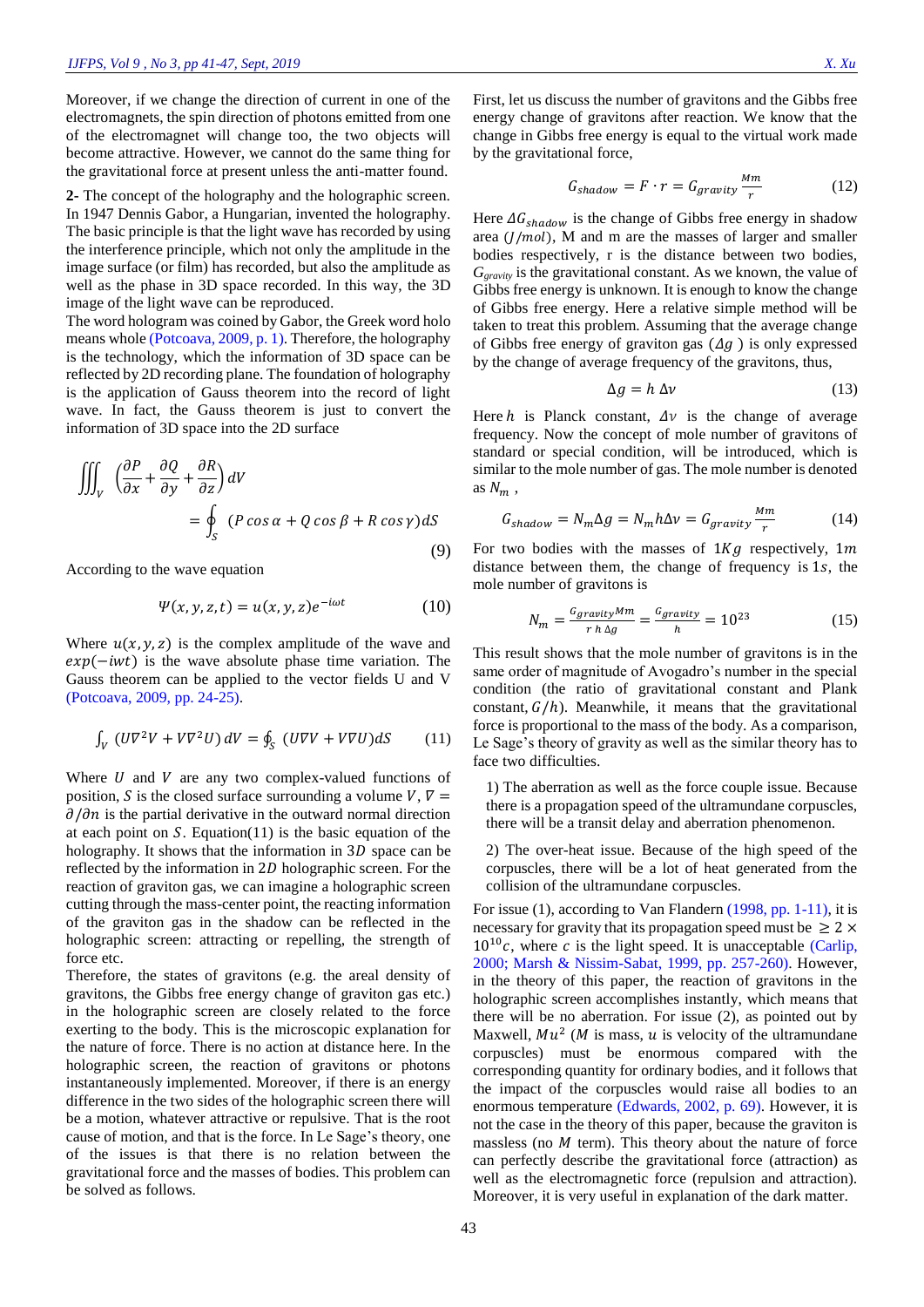## **UNDERSTANDING OF DARK MATTER FROM THE VIEWPOINT OF NEW THEORY**

The Dark Matter issue originated from the estimating matter density in our galactic neighbourhood in the first half of the last century [\(Luković, Cabella, & Vittorio, 2014\)](#page-6-9). In October 1937 Fritz Zwicky published the paper titled "*On the Masses of Nebulae and Clusters of Nebulae*" [\(Zwicky, 1937\)](#page-6-10). In this paper, F. Zwicky made use of the virial theorem which based on the Newtonian Dynamics to estimate the masses of nebulae. F. Zwicky gave two important assumptions,

(1) Newton's inverse square law accurately describes the gravitational interaction between nebulae.

(2) The nebulae has a central, highly viscous heavy core. According to the Newton Second Law

$$
M_{\sigma} \frac{d^2 r_{\sigma}}{dt^2} = \boldsymbol{F}_{\sigma} \tag{16}
$$

Where  $r_{\sigma}$  is the radius vector from a fixed point in the cluster to the nebulae (σ) of mass  $M_{\sigma}$ ,  $F_{\sigma}$  is the total force acting on  $M_{\sigma}$ . From equation, (16) the Virial Theorem can be derived

$$
\frac{1}{2}\frac{d^2\theta}{dt^2} = V_{ir} + 2K_T
$$
 (17)

Where  $\theta = \sum_{\sigma} M_{\sigma} r_{\sigma}^2$  is the polar moment of inertia of the cluster,  $V_{ir} = \sum_{\sigma} \mathbf{r}_{\sigma} \cdot \mathbf{F}_{\sigma}$  is the virial of the cluster,  $K_T$  is the sum of the kinetic energies of translation of the nebulae. If the cluster is stationary, the polar moment of inertia will remain unchanged with time. So we get,

$$
V_{ir} = 2K_T \tag{18}
$$

The average mass of nebulae in Coma cluster calculated by virial theorem is

$$
\overline{M} > 4.5 \times 10^{10} M_{\Theta} \tag{19}
$$

However, that mass estimated by luminosity is around  $8.5 \times$  $10<sup>7</sup>M<sub>g</sub>$ , which is less than around 500 times. This result is unexpected. Therefore, there must be a lot of dark matter in the nebulae. In 1970, Vera C. Rubin and W. Kent Ford Jr. researched the relationship between the velocity and the distance from the center of the Andromeda nebula. The velocities of stars were determined by the  $H_{\alpha}$  spectral line emitted by hydrogen gas clouds that had been ionized by nearby hot stars. They found that the rotational velocity curve is flat, which means that the rotational velocity changes less with the increase of distance to center (Fig.4) (Rubin & Ford [Jr, 1970\)](#page-6-11).



**Fig.4** Fourteen rotation curves for M31[\(Rubin & Ford Jr, 1970\)](#page-6-11)

 $(20)$ 

This phenomenon does not obey the law of Keplerian fall-off,

 $V(R) \propto R^{-\frac{1}{2}}$ 

and

$$
V^2 = G \frac{m}{R} \tag{21}
$$

Therefore, there must be a lot of dark matter to speed up the rotational velocities of these stars, or compensates the mass (m) with the increase of R. This is one of the main arguments of Dark Matter. However, according the new theory of this paper, it is important to analyse the variation of gravitons' areal density in the holographic screen as well as the Gibbs free energy change in the two sides of the holographic screen. In the center-radial gravitational field, the gravitons' areal density (i.e. the gravitational flux density in Gauss theorem) is inversely proportional to the square of distance. The gravitational field which obeys Gauss theorem is certainly in accordance with Newton Second Law. Now let's investigate the application of Gauss theorem in the galaxy and compare the difference between the applications in galaxy and solar system. Regarding the application of Gauss theorem into the galaxy, there are two different viewpoints at present. Gauss theorem is invalid in galaxy [\(Capozziello & Stabile, 2009;](#page-6-12) [Stabile & Scelza, 2011\)](#page-6-13). The Gauss theorem of gravitational field shows that the gravitational flux through any closed surface is proportional to the enclosed mass (Capozziello & [Stabile, 2009\)](#page-6-12). But according to  $f(R)$  theory, especially in the galaxy, the Green function which has the meaning of pointsource overlying does not satisfy the Gauss theorem. Because the matter outside the sphere of integration does not contribute to the gravitational flux. The no viability of Gauss theorem implies that the range of integration of dark matter (DM) could cover all range and also the matter outside is considered. A cutoff radius is needed.

(2) The Gauss theorem is better than Poison's equation in the application of the galaxy [\(Hofmeister & Criss, 2017\)](#page-6-14). Hofmeister et al. consider that, such dark matter has not be detected despite expenditures of billions of dollars over several decades, motivating alternative models. The computationally intensive force calculation is an alternative to using Poisson's equation. These three independent studies using force calculations have shown that non-baryonic matter is negligible for certain density distributions. Importantly, Feng and Gallo showed that the force at any given radius is derived from mass both inside and outside this radius. Because the density parameter cannot sum, and the mass can sum, therefore the Gauss theorem is better than Poison's equation in application to the galaxy. Meanwhile, the theorem of Gauss directly specifies the interior mass, whereas the Poison's equation does not consider the contribution of outside matter to the gravitational potential. The gravitational potential for threebody problem is,

$$
U_{g,3body} = \frac{Gm_1m_2}{r_1 - r_2} - \frac{Gm_2m_3}{r_2 - r_3} - \frac{Gm_3m_1}{r_3 - r_1}
$$
(22)

Where G is the gravitational constant,  $m_1$ ,  $m_2$ , and  $m_3$  are individual masses,  $r_1, r_2$ , and  $r_3$  are distances of particle separations. Orbits in this system are unlike Keplerian. Let's back to the issue of application of Gauss theorem. The Gauss theorem of gravitational field is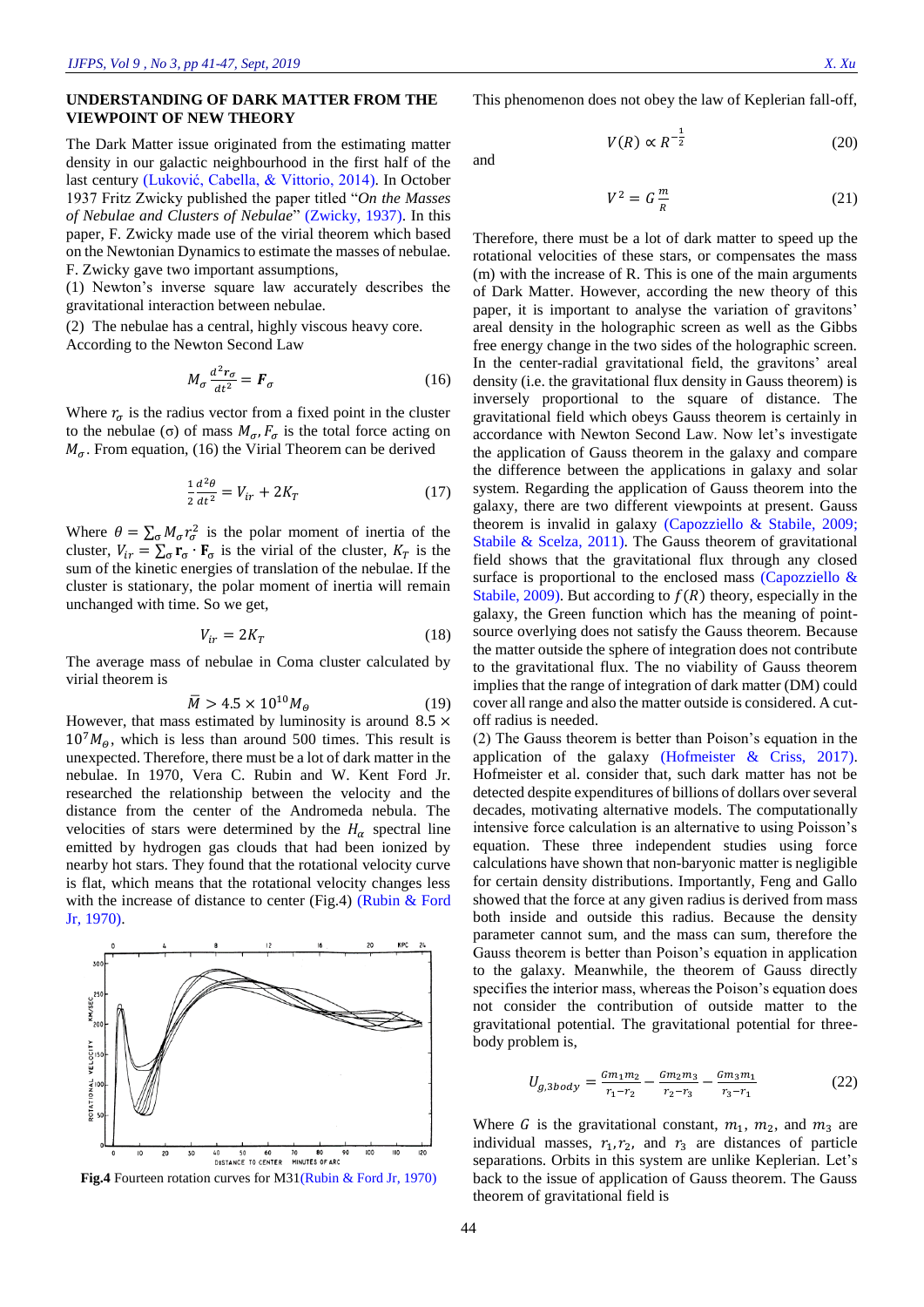$$
\Phi_{gravity} = \oint_{S} g dS = -4\pi G \sum_{i=1}^{n} m_{i} \tag{23}
$$

Equation (23) shows that the gravitational flux  $\Phi_{gravity}$ through the closed surface *S* is proportional to the algebraic sum of enclosed masses, and is not affected by the masses outside the surface *S*. Where the intensity of the gravitational field  $q$  is,

$$
g = \frac{GM}{r^2}e\tag{24}
$$

Here  $e$  is the unit direction vector. For the situation of uniform distribution of gravitational flux, the intensity of the gravitational field is the gravitational flux per unit area (the areal density of gravitons)

$$
g = \frac{\Phi_{gravity}}{S} \tag{25}
$$

In the gravitational field with center-radial pattern (e.g. the solar system, the earth etc.), the gravitational flux areal density (the density of gravitons) is inversely proportional to the square of distance r, as shown in Fig.5



**Fig.5** The gravitational force is proportional to the area density of gravitons in holographic screen, thus inversely proportional to the square of distance  $r$ .

The mathematic expression is,

$$
g \propto \frac{1}{r^2} \tag{26}
$$

This is a parabolic curve. However, in the galaxy the distribution of gravitons does not have to be in center-radical. In fact, these gravitons in a galaxy will interfere and interweave each other which is very similar to the magnetic field of U-magnet (Fig.6 ).



**Fig.6** The distribution of magnetic field of the U-magnet

For a small segment of electric current, the photons of magnetic field distribute in center-radial pattern, the magnetic field is inversely proportional to the square of distance (Biot-Savart law). Whereas for many electric segments, the photons will interfere and interweave each other, as a result, the distribution of photons must not be in center-radial pattern. Therefore, the magnetic force does not obey the inverse square law here. To investigate the distribution of gravitons in the galaxy, we can do a thought experiment: every planet emits its gravitons in center-radial pattern, and many planets' gravitons will interfere and interweave together. The pattern is shown in Fig. 7



**Fig.7** The gravitons' distribution after the interfered and interweaved



**Fig.8** Variation of  $\rho$  and  $q$  in Earth model  $B_2$  in the galaxy (thought experiment) [\(Bullen & Haddon, 1967\)](#page-6-15).

Therefore, the enclosed mass within Gauss's surface (holographic screen) is a variable. The change pattern of gravitational field in the galaxy must be different with the solar system in which the gravitational field is in center-radical distribution. We can compare the galaxy with the distribution of gravitational field in the interior of the earth.

According to Bullen's model [\(Bullen & Haddon, 1967\)](#page-6-15) and data of the earth's density, the distribution of gravitational field as well as the mass density shown in Fig.8.

We note that the variation of gravitational acceleration g as the depth in the interior of the earth is very complex. It is not a parabolic curve. According to Gauss theorem, the variation of gravitational field intensity as the distance in the galaxy is complex.

Nevertheless, it is sure that the variation of the areal density of gravitons or gravitational flux as the distance in Gauss surface or the holographic screen is different. One possibility is that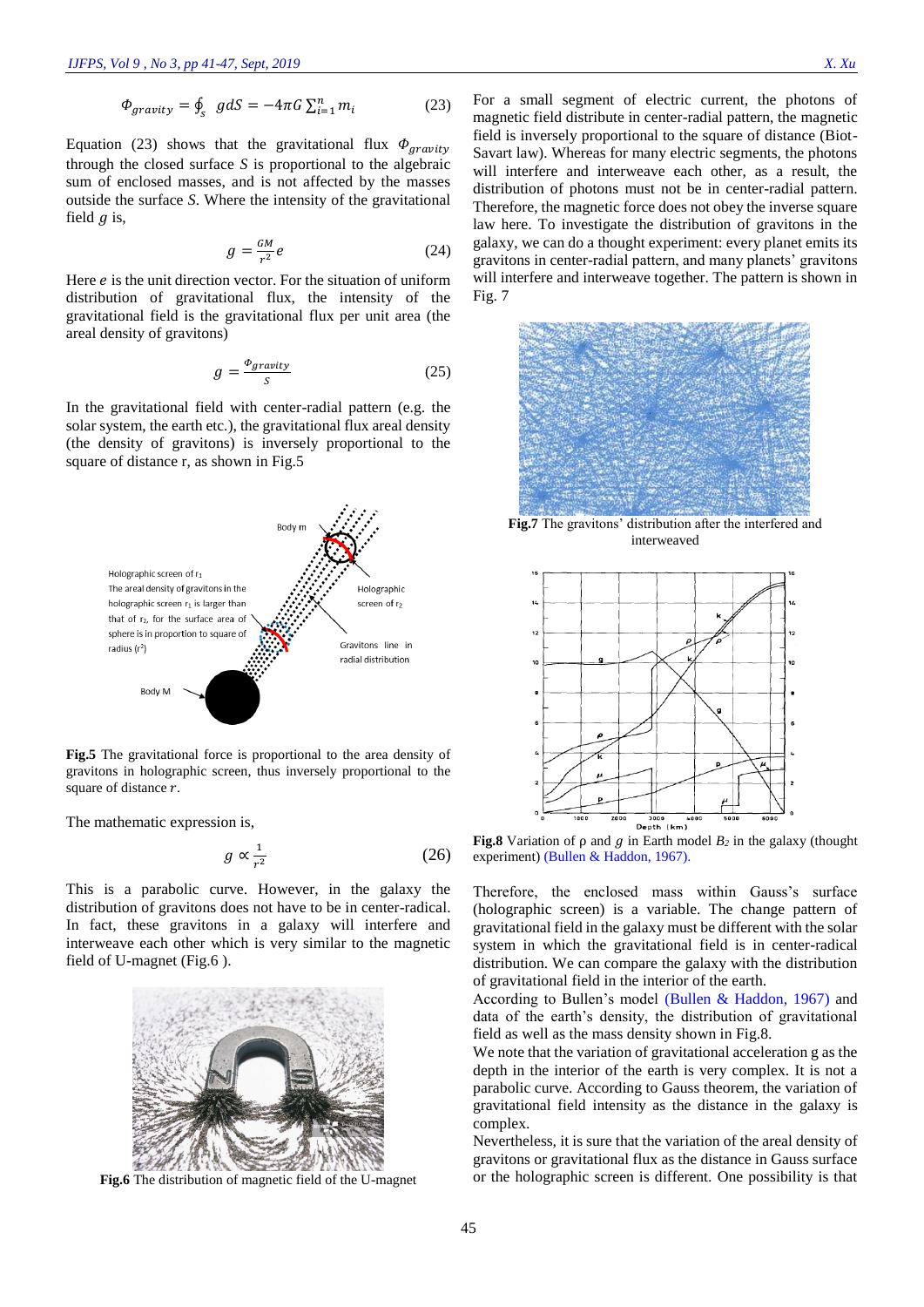the gravitational field intensity of the galaxy is just inversely proportional to the distance r (not the square of distance).

$$
g \propto \frac{1}{r} \tag{27}
$$

It is just like the situation in Fig.8 for the curve corresponding to the depth of  $3000 \sim 6000$  Km.

Therefore, the acceleration  $g \propto 1/r$  is equivalent to the centrifugal acceleration  $v^2/r$ , the rotation curve is flat. From the viewpoint of shadow of gravitons as well as the Gibbs free energy change, let's see what the difference between the galaxy and the solar system is.

In fact, in the non-center-radial gravitational field (e.g. the galaxy), there is no shadow for the distribution of gravitons surrounding the body, or everywhere is the shadow. The gravitons emitted from all directions interweave together to form a large web. It is the sticky web that the planets in galaxy are combined together to a whole.

Assuming that the Gibbs free energy change of the sticky gravitons which take part in gravitational reaction is a constant, as shown in Fig. 9.



**Fig.9** The areal densities of gravitons are almost equal both in holographic screen 1 and holographic screen 2

Thus, we have,

$$
G_{shadow} = C \tag{28}
$$

According to equation (12), we have

$$
F = \frac{G_{shadow}}{r} = \frac{c}{r}
$$
 (29)

It is also proved that the rotation curve is flat. Equation (29) shows that Newton second law is not applicable in the galaxies. The gravitational force is not inversely proportional to the square of distance, but just inversely proportional to the distance. It is the basic requirement for the flat rotation curves of the galaxies that the Gibbs free energy change on the holographic screen keeps unchanged.

Only in this way the galaxy can maintain steady, whatever the part or the whole. It is worthwhile to emphasize that the phenomenon of almost no obvious change in rotation speed of planets does not violate the conservation law of momentum. It is similar to the atoms in a steel plate, that the rotation speed of atoms is same does not violate the conservation law of momentum.

[Hofmeister and Criss \(2017, pp. 1-21\)](#page-6-14) treat the galaxies as the spinning solid objects in which internal coherency decreases with radius. Meanwhile, the analogy made between the spiral galaxies and the hurricanes.



**Fig.10** Comparison of hurricanes to the spiral galaxies. **(a)** Image of hurricane **(b)** Image of the Whirlpool galaxy **(c)** Rotation curves for four large hurricanes **(d)** Rotation curves for complex spirals. [\(Hofmeister & Criss, 2017\)](#page-6-14)

From Fig. 10 we can see that there is an amazing similarity between the spiral galaxies and the hurricanes. It shows that the rotation curves for large hurricanes is still flat, which is similar to the solid body. In the disk-shaped galaxy, the formation of spiral patterns has been a mystery.

In 1964 C. C. Lin and Frank H. Shu put forward a theory of density waves. There is an important assumption in this theory as; there exists a spiral gravitational field in the galaxy. It is the spiral gravitational field that can forms the density waves, which keeps the steady of the spiral structure in the galaxy (Lin [& Shu, 1964\)](#page-6-16).

According to the theory of this paper, that there is few change of Gibbs free energy in the spiral structure is every sides is the foundation of the spiral gravitational field. This argument afford an auxiliary support proof for the theory of this paper. As we known, the MOND theory does not give out the physical explanation for revised Newton's second law.

The theory of this paper can explain why the gravitational force is just proportional to the inverse of distance  $(r)$  in the galaxy, as well as can give out the microscopic description. In fact, the essence of the revising is that the distribution of gravitons changes in solar system and the galaxy. Moreover, different galaxies have different pattern of the gravitons' distribution, this is why they have different rotation curves.

#### **CONCLUSIONS**

This paper gives out a new approach to investigate the nature of force, which is different from the mathematical approach (Newton) including the geometric approach (Einstein), the physical approach (Feynman et. al), as well as the pushing gravity theory (Le Sage et. al). This is a physical chemistry approach. Here the concept of Gibbs free energy change is very useful. The gravitons can be treated as a kind of "gas". In the shadow similar to Le Sage's theory, these gravitons will make reaction. By introducing the concept of holographic screen, according to the total differential equation of Gibbs free energy,  $dG = dU + Vdp - TdS$ , the Gibbs free energy change  $\Delta G$  of the graviton gas' reaction can be determined. The difference of the Gibbs free energy between the